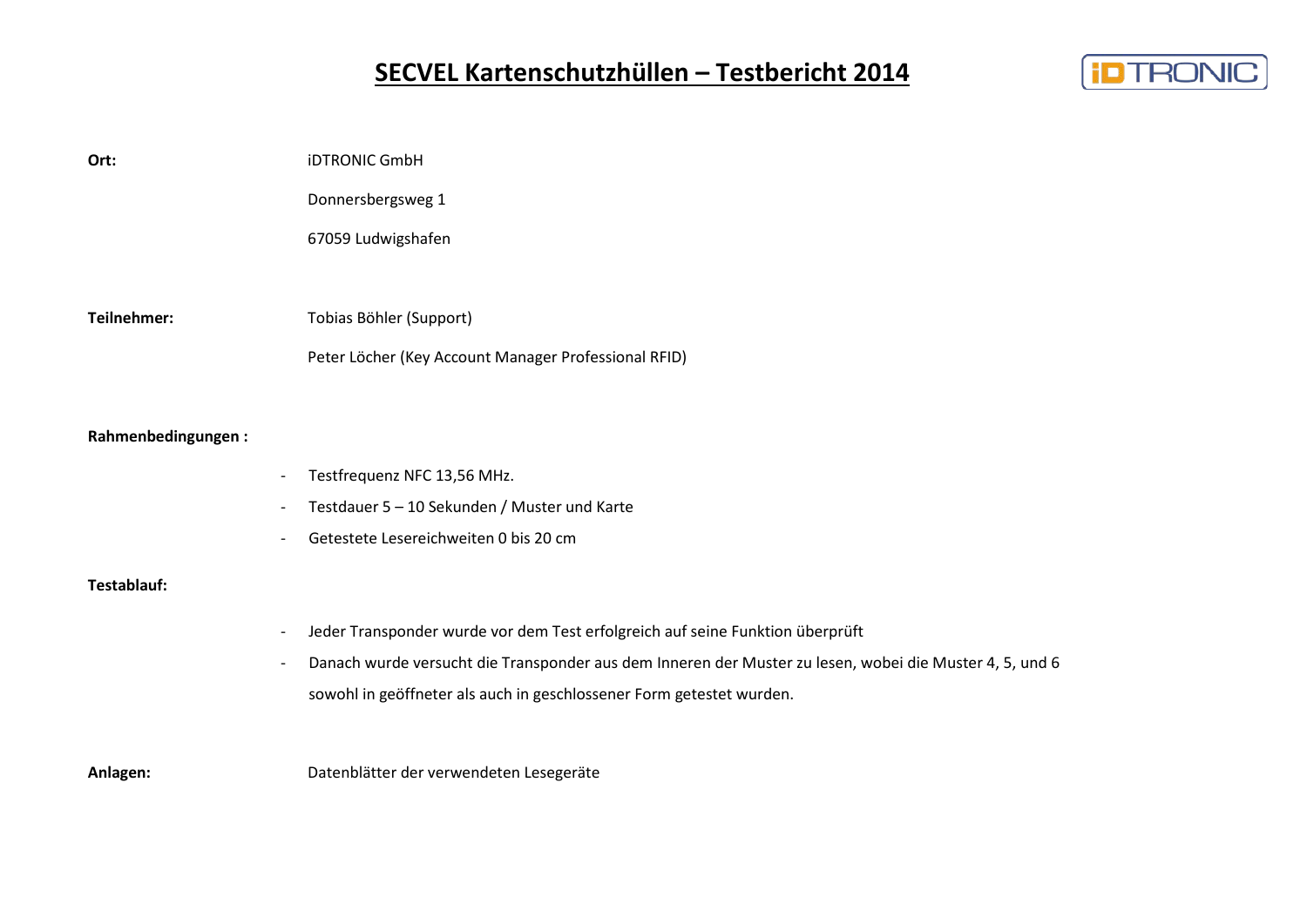

| <b>Getestetes Produkt</b> | Verwendete Transponder im<br><b>Kredit-Kartenformat</b><br>(unterstützte Norm)                       | Verwendete Lesegeräte                                                                                                                                                                     | <b>Testergebnis</b>                                                       |
|---------------------------|------------------------------------------------------------------------------------------------------|-------------------------------------------------------------------------------------------------------------------------------------------------------------------------------------------|---------------------------------------------------------------------------|
| Muster 1                  | DESFire-EV2 (ISO14443A)<br>MIFARE S20 (ISO14443A)<br>MIFARE S50 (ISO14443A)<br>I-Code SLI (ISO15693) | USB Desktop Reader EVO (R-DT-EVO-HF)<br>➤<br>HF Module (OEM-HF-M890-TTL) mit Antenne 20 x 30<br>mm (OEM-HF-A910)<br>BLUEBOX HF - Controller 1CH (5232H) mit Panel<br>Antenna (9222H)      | Kein Transponder konnte aus<br>dem Inneren des Musters<br>gelesen werden. |
| Muster 2                  | DESFire-EV2 (ISO14443A)<br>MIFARE S20 (ISO14443A)<br>MIFARE S50 (ISO14443A)<br>I-Code SLI (ISO15693) | USB Desktop Reader EVO (R-DT-EVO-HF)<br>➤<br>HF Module (OEM-HF-M890-TTL) mit Antenne 20 x 30<br>mm (OEM-HF-A910)<br>BLUEBOX HF - Controller 1CH (5232H) mit Panel<br>Antenna (9222H)      | Kein Transponder konnte aus<br>dem Inneren des Musters<br>gelesen werden. |
| Muster 3                  | DESFire-EV2 (ISO14443A)<br>MIFARE S20 (ISO14443A)<br>MIFARE S50 (ISO14443A)<br>I-Code SLI (ISO15693) | USB Desktop Reader EVO (R-DT-EVO-HF)<br>➤<br>HF Module (OEM-HF-M890-TTL) mit Antenne 20 x 30<br>mm (OEM-HF-A910)<br>BLUEBOX HF - Controller 1CH (5232H) mit Panel<br>➤<br>Antenna (9222H) | Kein Transponder konnte aus<br>dem Inneren des Musters<br>gelesen werden. |

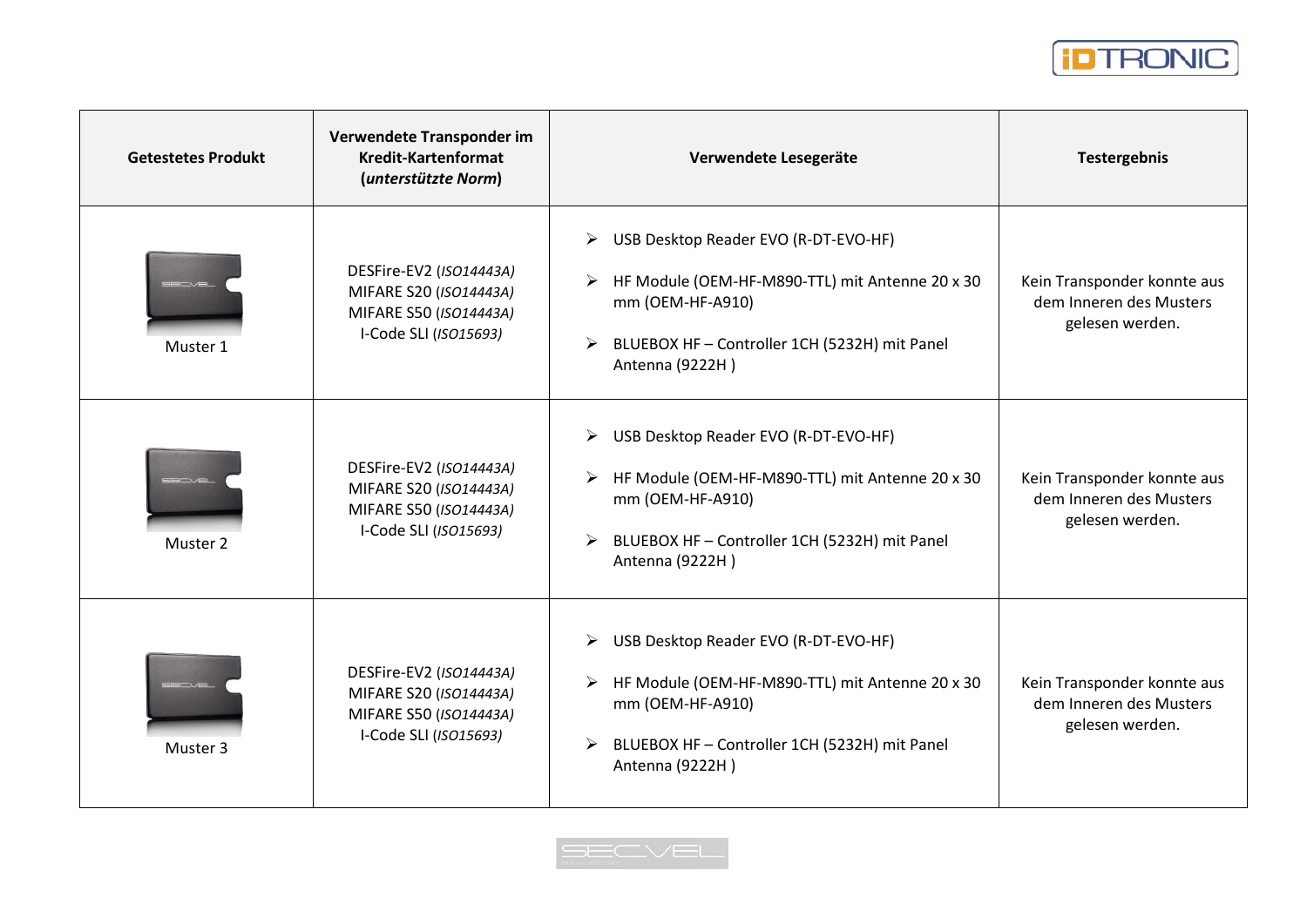

| Muster 4 | DESFire-EV2 (ISO14443A)<br>MIFARE S20 (ISO14443A)<br>MIFARE S50 (ISO14443A)<br>I-Code SLI (ISO15693) | USB Desktop Reader EVO (R-DT-EVO-HF)<br>➤<br>HF Module (OEM-HF-M890-TTL) mit Antenne 20 x 30<br>➤<br>mm (OEM-HF-A910)<br>➤<br>BLUEBOX HF - Controller 1CH (5232H) mit Panel<br>Antenna (9222H)           | Kein Transponder konnte aus<br>dem Inneren des Musters<br>gelesen werden. |
|----------|------------------------------------------------------------------------------------------------------|----------------------------------------------------------------------------------------------------------------------------------------------------------------------------------------------------------|---------------------------------------------------------------------------|
| Muster 5 | DESFire-EV2 (ISO14443A)<br>MIFARE S20 (ISO14443A)<br>MIFARE S50 (ISO14443A)<br>I-Code SLI (ISO15693) | USB Desktop Reader EVO (R-DT-EVO-HF)<br>➤<br>HF Module (OEM-HF-M890-TTL) mit Antenne 20 x 30<br>mm (OEM-HF-A910)<br>BLUEBOX HF - Controller 1CH (5232H) mit Panel<br>➤<br>Antenna (9222H)                | Kein Transponder konnte aus<br>dem Inneren des Musters<br>gelesen werden. |
| Muster 6 | DESFire-EV2 (ISO14443A)<br>MIFARE S20 (ISO14443A)<br>MIFARE S50 (ISO14443A)<br>I-Code SLI (ISO15693) | $\blacktriangleright$<br>USB Desktop Reader EVO (R-DT-EVO-HF)<br>HF Module (OEM-HF-M890-TTL) mit Antenne 20 x 30<br>mm (OEM-HF-A910)<br>BLUEBOX HF - Controller 1CH (5232H) mit Panel<br>Antenna (9222H) | Kein Transponder konnte aus<br>dem Inneren des Musters<br>gelesen werden. |

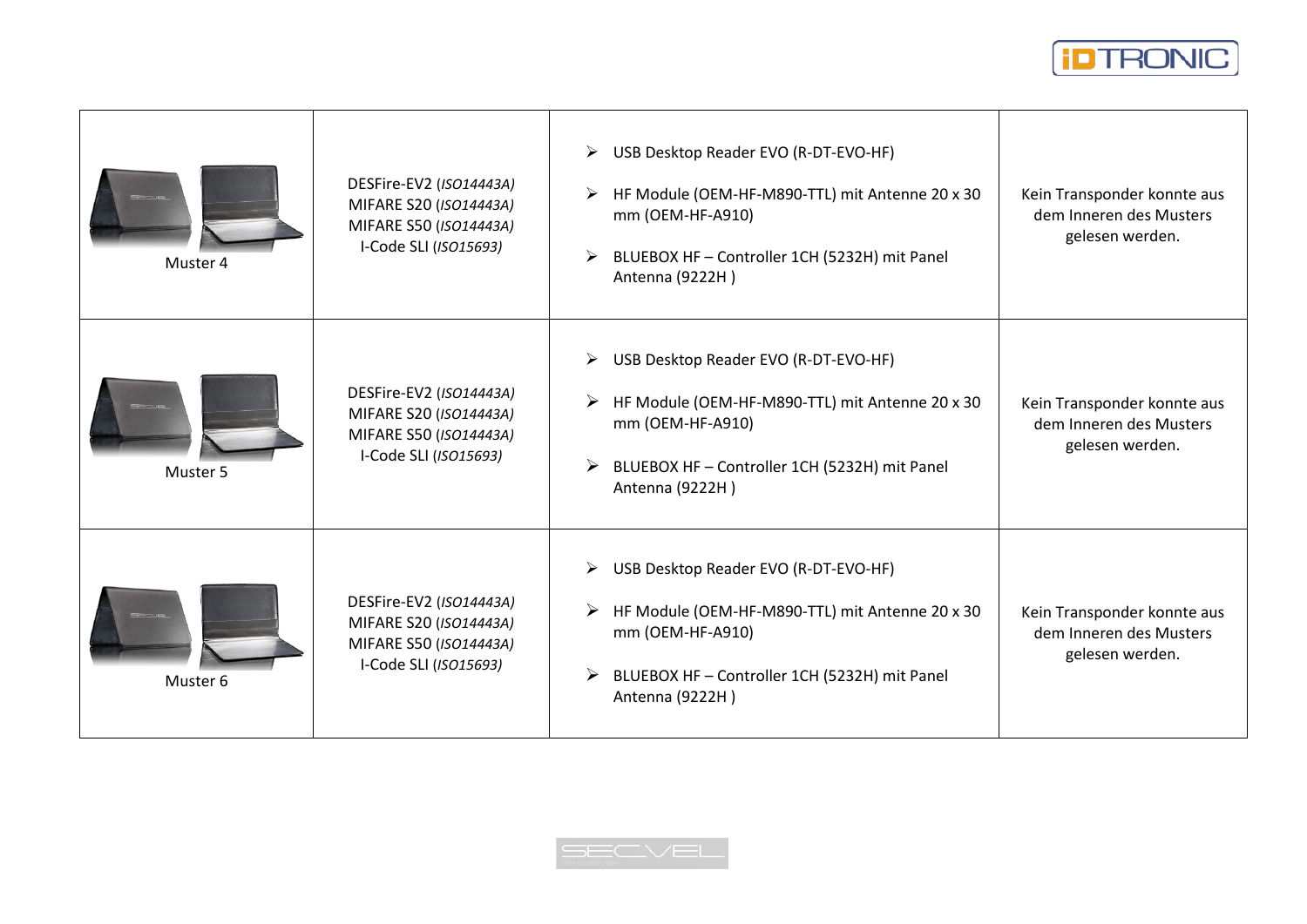# **USB Desktop Reader EVO**

# **TRONI**

PROFESSIONAL RFID

**The iDTRONIC USB Desktop Reader EVO is an easyto-use RFID Reader for your USB equipped PC or Laptop. The USB 2.0 interface guarantees high-speed data transfer. The EVO is a versatile device for various applications.**

**Special Feature of the iDTRONIC USB Desktop Reader EVO is the excellent design, including an LED illuminated frame, turning on during reading process. The USB Desktop Reader EVO is a full read/write device which comes with full SDK and Windows based application Software.**

**The EVO is available in UHF, HF, LF or LEGIC. Keyboard Emulation is optional for all Versions.** 

## **Features**

- Modern Design
- LED illuminated frame
- Internal antenna
- USB interface
- iDTRONIC SDK included
- Keyboard Emulation (option)
- ETSI & FCC approved (UHF only)
- MIFARE and LEGIC support (HF & LEGIC only)

## **Technical Data**

| <b>Mechanical Specifications</b>                                               |                                           | <b>Environmental Conditions</b>            |                                         |
|--------------------------------------------------------------------------------|-------------------------------------------|--------------------------------------------|-----------------------------------------|
| Housing-Material:<br>Colour:<br>Dimensions:                                    | <b>ABS</b><br>Anthracite<br>125x70x26 mm  | <b>Operating Temperature:</b><br>Humidity: | $0 °C$ to +50 $°C$<br>5 % to 95 %       |
| <b>Electrical Specifications</b><br>Power Supply:<br><b>Operating Systems:</b> | 5 VDC, via USB<br>Windows XP/7, Linux     | <b>Features</b><br>Signals:                | Multi-coloured LED<br>Illuminated frame |
| Antenna:<br>Interface:                                                         | Integrated<br>USB 2.0, cable length 1.2 m | Option:<br>Compliant:                      | <b>Keyboard Emulation</b><br>CE, RoHS   |
| Read / Write Speed:                                                            | Up to 424 kbps                            |                                            |                                         |

## **Applications**

- **Desktop Reader / Encoders**
- **Network Access Control**
- **Point of Sales**
- **Access Control**

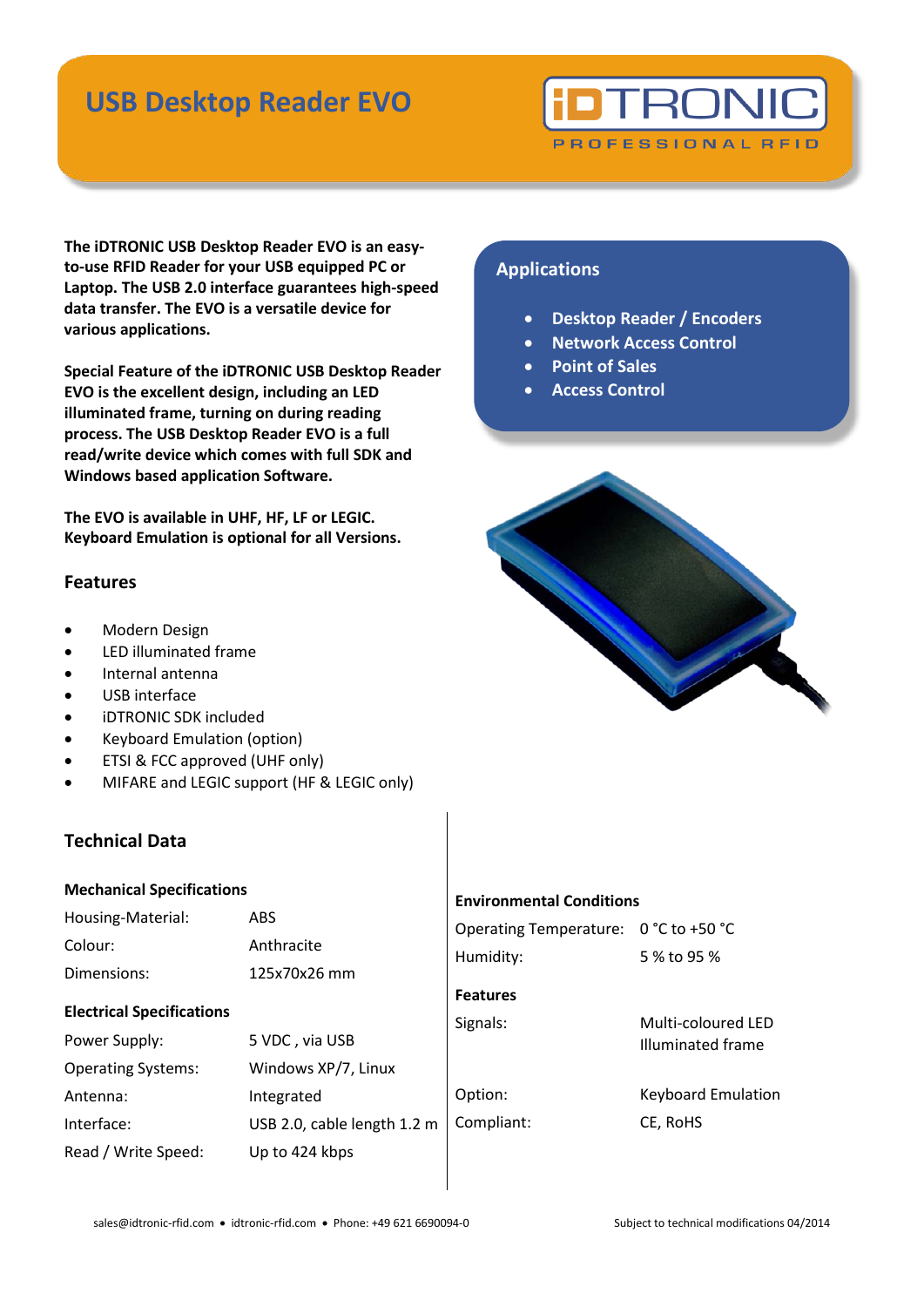## **Available Versions**

|              | <b>Frequency</b> | <b>Standard</b>                        | <b>Supported Tags</b>                                                                                     | <b>Order Code</b>                     |
|--------------|------------------|----------------------------------------|-----------------------------------------------------------------------------------------------------------|---------------------------------------|
| <b>UHF</b>   | 860 - 925 MHz    | ISO1800-6C                             | ISO1800-6C<br>EPC Class 1 Gen 2<br>NXP U-Code GSXM/G2XL                                                   | R-DT-EVO-UHF<br>R-DT-EVO-UHF-KEMU     |
| <b>HF</b>    | 13.56 MHz        | ISO14443 A/B<br>ISO15693               | MIFARE® Classic Mini/1K/4K<br>MIFARE Ultralight <sup>®</sup><br>NXP I-Code SLI<br>TI Tag-it HF-I          | R-DT-EVO-HF<br>R-DT-EVO-KEMU          |
| LF           | 125 kHz          | ISO11784                               | EM4200<br>EM4550<br>NXP Hitag 1, 2, S                                                                     | R-DT-EVO-LF<br>R-DT-EVO-KEMU          |
| <b>LEGIC</b> | 13.56 MHz        | ISO14443 A/B<br>ISO15693<br><b>NFC</b> | <b>LEGIC Prime</b><br><b>LEGIC Advant</b><br>MIFARE® Classic Mini/1K/4K<br>MIFARE Ultralight <sup>®</sup> | R-DT-EVO-LEG42<br>R-DT-EVO-LEG42-KEMU |

| <b>Order Codes</b> |                    |                       |  |
|--------------------|--------------------|-----------------------|--|
|                    | UHF                | <b>R-DT-EVO-UHF</b>   |  |
|                    | <b>HF Multitag</b> | <b>R-DT-EVO-HF</b>    |  |
|                    | LF Multitag        | <b>R-DT-EVO-LF</b>    |  |
|                    | <b>LEGIC</b>       | <b>R-DT-EVO-LEG42</b> |  |
|                    |                    |                       |  |
|                    |                    |                       |  |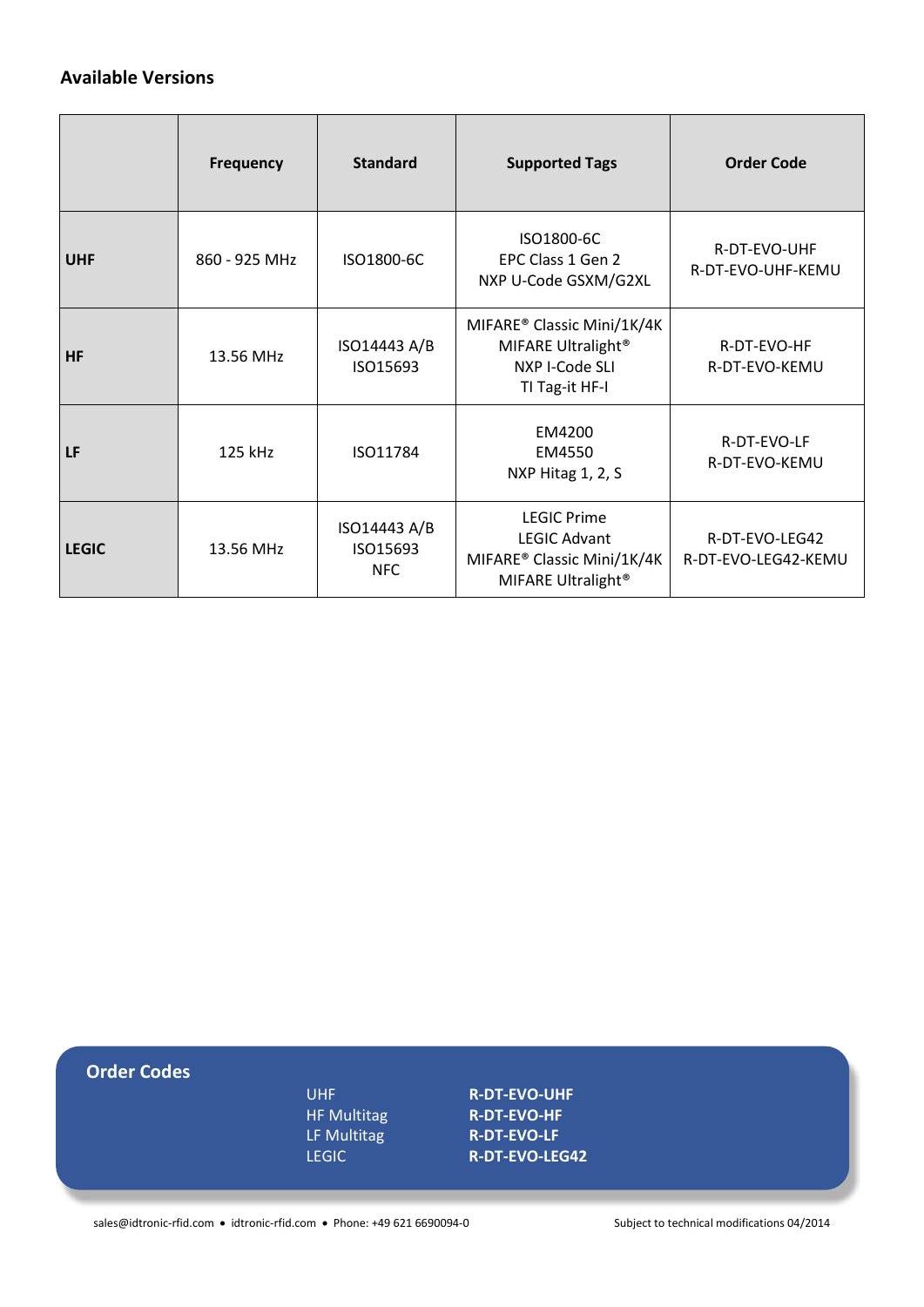## **BLUEBOX HF – Controller 1CH**

**RONI** 

PROFESSIONAL RFID

**iDTRONIC's BLUEBOX Controller & Antenna family is well suited for industrial and enterprise applications, where reliable, robust and well performing products are needed. All components are designed as a powerful combination for an easy and cost efficient system installation**.

**The BLUEBOX HF – Controller 1CH is a Read/Write device with one antenna port. This powerful device can achieve a reading distance up to 20 cm. The BLUEBOX HF – Controller 1CH allows Near-Field and Short-Range applications. The combination of a modern RF module and an up-to-date controller engine enables a fast data processing and high reading rates in one device. The powerful BLUEBOX SDK allows the fast development of extensive applications.** 

## **Applications:**

- **• Industrial Automation**
- **Asset Tracking**
- **• Laundry Management**
- **• Access Control**



- $\bullet$  13.56 MHz
- Supports ISO14443A, ISO15693 & ISO18000-3
- 1 antenna port
- Possibility of using different RFID standards parallel in one application
- Several Standard Read Modes like Buffered Read Mode, Scan Mode & Notification Mode
- Integrated I/O ports
- Micro SD slot for memory extension
- Diagnostic mode via USB
- Multiple interface options
- Ruggedized product design and enclosure
- Integrated webserver for remote access to controller
- Unique SDK for all BLUEBOX products
- BLUEBOX SHOW applications software
- CE approved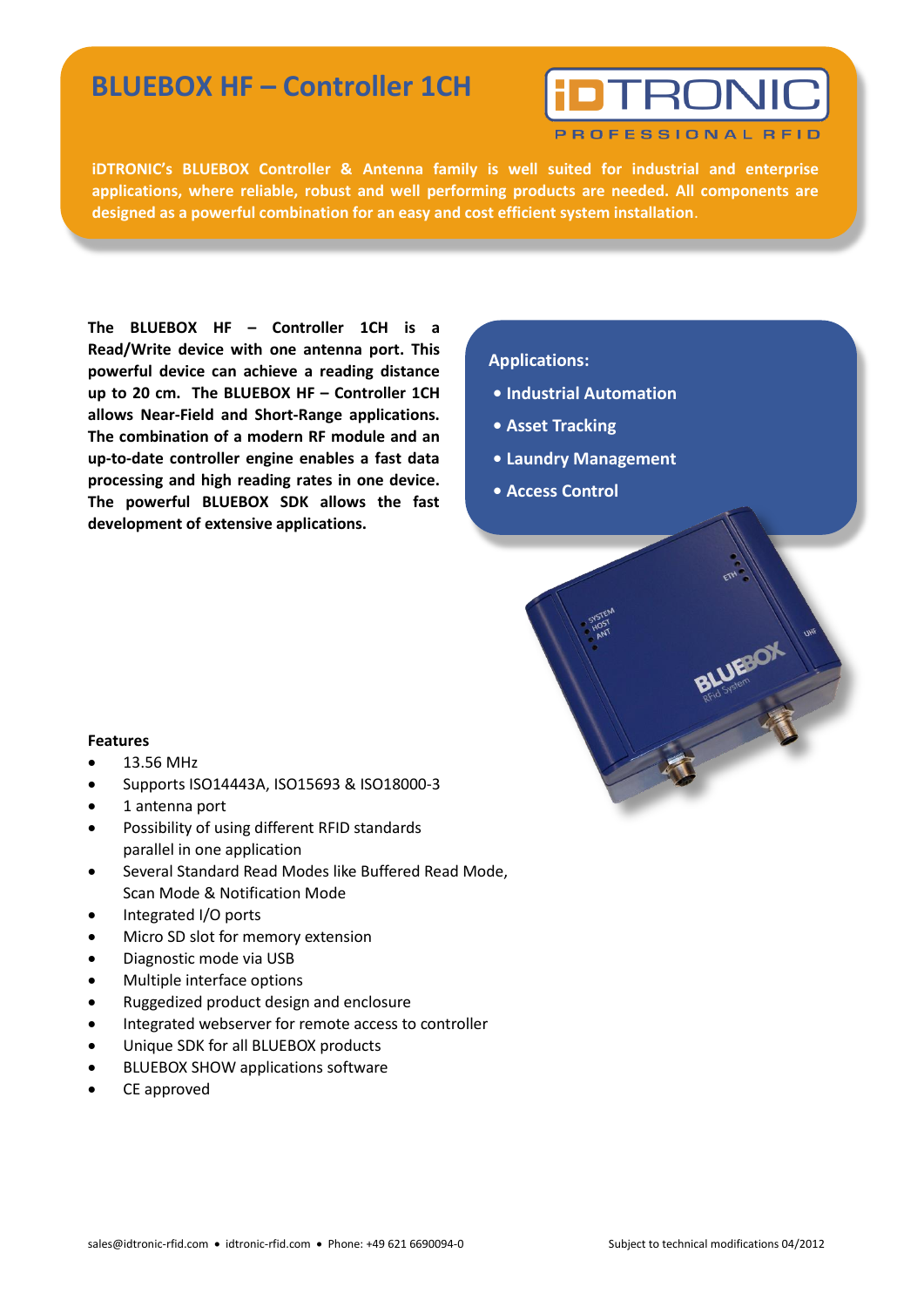## **Technical Data**

| <b>Mechanical Specifications</b> |                                    | <b>Environmental Conditions</b>                                 |                                                |
|----------------------------------|------------------------------------|-----------------------------------------------------------------|------------------------------------------------|
| Housing-Material:                | Aluminium                          | Operating Temperature: - 20 °C to +55 °C                        |                                                |
| Dimensions:                      | $110 \times 140 \times 60$ mm      | Humidity:                                                       | 5 % to 95 %                                    |
| Weight:                          | 430 <sub>g</sub>                   |                                                                 |                                                |
| <b>Protection Class:</b>         | <b>IP65</b>                        |                                                                 |                                                |
| <b>Electrical Specifications</b> |                                    | <b>Features</b><br>Supported Transponders: ISO14443A, ISO15693, |                                                |
| Power Supply:                    | 24 VDC ±10 %                       |                                                                 | ISO18000-3, NXP Mifare                         |
| <b>Power Consumption:</b>        | 3 W                                |                                                                 | family                                         |
| <b>Operating Frequencies:</b>    | 13.56 MHz                          | <b>Working Modes:</b>                                           | Scan Mode, Notification<br>Mode, Buffered Read |
| <b>Operating Distance:</b>       | Up to 20 cm                        |                                                                 | Mode, Stand-alone                              |
| Connectors:                      | $2 \times M12$ (Power &            |                                                                 | Mode                                           |
|                                  | Interface)                         | Integrated Webserver:                                           | Remote Configuration &                         |
| Antenna Connector:               | $1 \times$ Tuchel 3 Pin            |                                                                 | <b>Standalone Mode</b>                         |
| Digital I/O:                     | 2 (opto-isolated)                  | <b>Status Display:</b>                                          | 8-12 LEDs                                      |
| Interface (Standard):            | Ethernet                           | Temperature Sensor:                                             | On-board                                       |
| Interfaces (Option):             | RS232 &485, GPRS,                  | Real - Time Clock:                                              | Accuracy $> 0.01$ s                            |
|                                  | PROFIBUS, PROFINET,<br>Ethernet/IP | Service Interface:                                              | <b>USB</b>                                     |
| <b>Memory Extension:</b>         | Micro SD-Slot                      | <b>Applicable Standards</b>                                     |                                                |
|                                  |                                    | Radio Regulation:                                               | <b>CE</b>                                      |

## **Available Antennas**

|                  | ,,,,,,,,,,,,,              | <b>BLUE:OX</b>                                                 |
|------------------|----------------------------|----------------------------------------------------------------|
| <b>Name</b>      | <b>Cylindrical antenna</b> | Panel antenna                                                  |
| <b>Sizes</b>     | $M30 \times 78$ mm         | $200 \times 200 \times 20$ mm<br>$210 \times 450 \times 20$ mm |
| Reading distance | Up to 13 cm                | Up to 20 cm                                                    |
| Order codes      | 9221H                      | 9222H (200 $\times$ 200 mm)<br>9223H (210 x 450 mm)            |

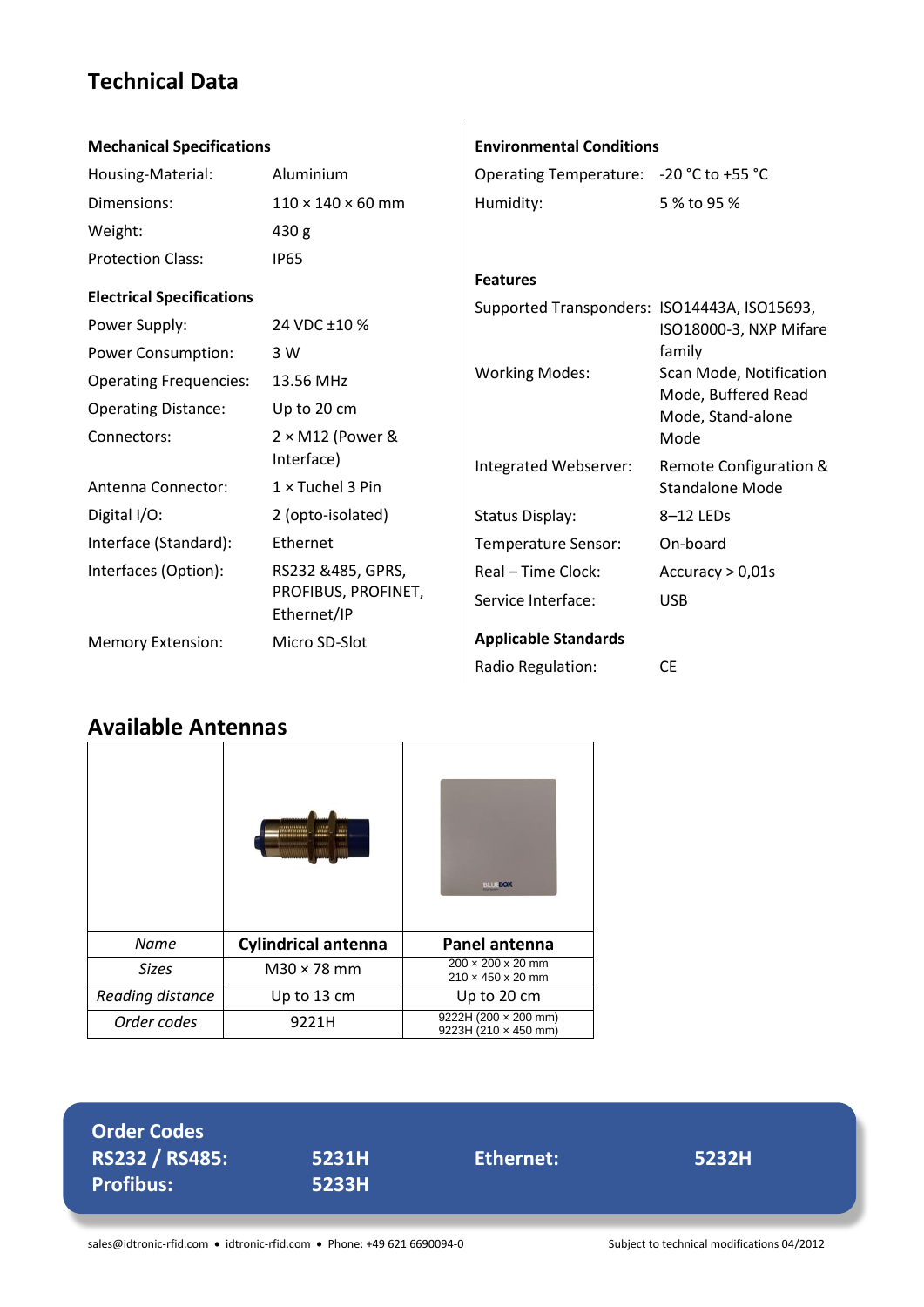## **HF Module**



**The iDTRONIC embedded HF Module has been designed to support ISO 14443 A/B, ISO 15693 + NXP MIFARE family tags. It is a full Read/Write device, which is compliant to MS Windows, Linux and Android devices, which makes it useable for many different applications.** 

**The iDTRONIC embedded HF Module has the possibility to connect an external antenna. iDTRONIC offers a choice of different antenna sizes. The reading distance can be up to 10 cm (depending on type of transponder).**

**iDTRONIC's embedded HF Module comes with a full SDK and MS Windows based application Software. An Antenna 35 x 50 mm with 2 Pin Connector is included.**

## **Applications**

- **Identification**
- **• Ticketing**
- **• Payment**
- **• Access Control**
- **• Mobile Terminals**



#### **Mechanical Specifications**

Dimensions:  $39 \times 19 \times 1$  mm

**Electrical Specifications**

| Power Supply:             | 5 VDC (±5 % regulated)                             |
|---------------------------|----------------------------------------------------|
| <b>Power Consumption:</b> | $< 80 \text{ mA}$                                  |
| Antenna:                  | external                                           |
| Reading Distance:         | up to 10 cm (depending<br>on tag and antenna type) |
| <b>Operating System:</b>  | MS Windows, Linux,<br>Android                      |
| Interface:                | UART (TTL)                                         |
| Baudrate:                 | 9600 - 115200 bit/s                                |
| Signals:                  | 1 LFD                                              |

## **Supported Standards / Tags**

ISO 14443 A/B ISO 15693 NXP MIFARE Ultralight® MIFARE® Classic Mini / 1K / 4K

## **Environmental Conditions**

| Operating Temperature: $-10$ °C  +70 °C |                   |
|-----------------------------------------|-------------------|
| <b>Storage Temperature:</b>             | $-20 °C  + 80 °C$ |
| Humidity:                               | 5 % to 95 %       |

## **Order Code**

## **OEM-HF-M890-TTL**